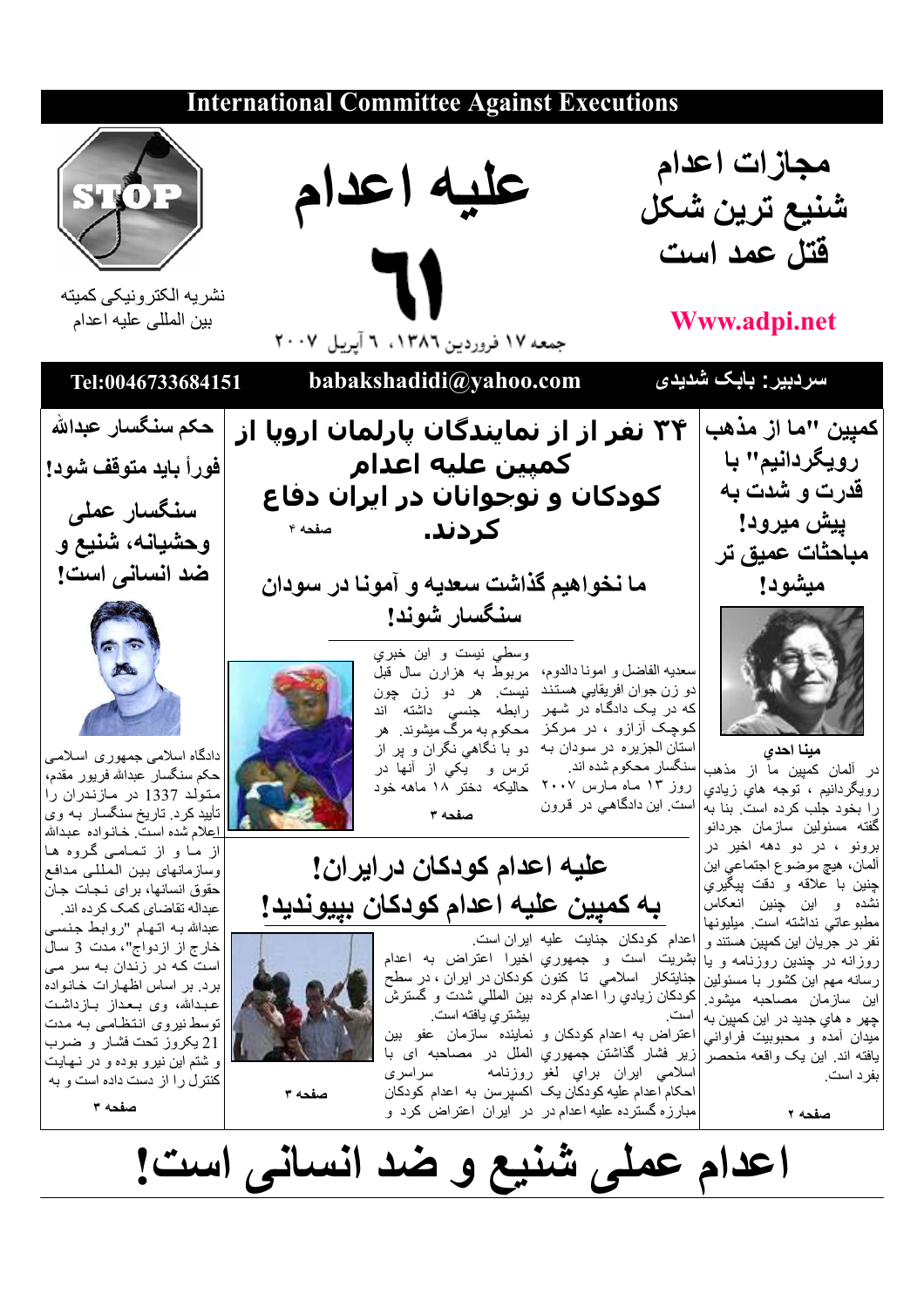كميين "ما از مذهب رويڭردانيم''.................. رسانه ها و احزاب و سازمانهاي اپوزيسيون جمهوري اسلامي منهاي حزب كمونيست كارگرى ایران در این مورد سکوت مطلق كرده اند. بجز نوشته اي شبيه به مزاح از " حزب طوفان" که در آن سینه چاک از حماس و حزب الله و اسلام و بیغمبرش دفاع کرده است، و ما را به صهيونيسم و امير ياليسم نسبت داده است، چيز زيا*دي* در مورد اين کمپین گسترده ندیده و نشنیده ايم. اين اتفاق محک خوبي است که جریانات چپ و راست اپوزيسيون جمهوري اسلامي و "مخالفين اسلام " را بهتر بشناسیم. سياسي ابنها با سکونشان که فقط نظارہ گر یک جنگ سرنوشت ساز هستند جایگاهشان را در سیاست نشان مبدهند.

ميكاييل اشميت سالمون فیلسوف، نویسنده و مسئول بنیاد جردانو برونو و یکی از حمايت كنندگان پرشور سازمان " ما از مذهب روپگردانيم"، بدليل نام فامیلش که اشمیت سالم*ون* است، اسرائيلي و طرفدار اسرائیل و صمهیونیسم ، معرفی شده و بطور تلویحی فرمانٌ قتل او صادر شده است. میکاییل در آلمان بدلیل نوشته ها و كتابها و سخنراني های رادیکالش علیه دو قطب تروريستي و دفاع از جبهه سوم، گاهأ به طرفداري از امریکا و امپریالیسم و گاه به طرفداري از اسلاميها متهم شده است. این اتهامات نخ نما است، ما اینها را میشناسیم. ولي او قاطعانه از جبهه سوم دفاع میکند و در مقابل هر دو جبهه تروريسم جهاني ايستاده است میکاییل اشمیت سالمون یکی از فراخوان دهندگان و امضا كنندگان اوليه بيانيه جبهه سوم در ألمان است. او خود را در كنار ما در اين جبهه تعريف ميكند<sub>.</sub> ما و

سالمون از جبهه انسانیت در مقابل دو قطب نروريستي ، ميليتاريزم دولتي امريكا و متحدین او و تروریسم اسلامی ایستاده ایم. همزمان با این نوشته " حزب طو فان" که نویسنده آن فر دی بیمار و مدافع اسلام سیاسی نوع بن لادن است، روزانه دهها نامه از سراسر دنیا به دست ما میرسد که از کمپین ما دفاع كرده و خواهان عضويت و يا همکاري با أن هستند. روز گذشته چهار شنبه ۴ ماه أوريل، یک نفر از لبنان براي ما نوشته بود،بنظر من این کار شما، در كشور من با استقبال روبرو میشود. من یک ۔<br>جوان ۲۴ ساله از لبنان هستم كه مصاحبه شما با تلويزيون دبی را شنیدم، ما با شما هستيم. يا نامه اي كه از يک زن رومانيايي که مجبور به تن فروشي شده و از ما خواسته است که این زنان قربانی فحشا و تن فروشی را نیز کمک کنیم.... از این نوع نامه ها زیاد است. ما در یک فرصت ديگر ترجمه اين نامه ها را منتشر خواهیم کرد. از میان این نامه ها یک نامه

که روز گذشته به دستم رسید و قابل توجه است بحثی است كه بين يك منتقد اسلام و یک*ي* از حمایت کنندگان سازَمان " ما از مذهب رويگردانيم" يعنى هارتموت كراوس درگرفته است. هارتموت كراوس نويسنده و سر دبیر نشریه " هینتر گروند " در ألمان است. او يک چهره سرشناس چپ و مدافع حقوق انساني است<sub>.</sub> ترجمه نامه رد و بدل شده را در زیر میبینید:

ميناي عزيز من میخواهم این مطلب را به اطلاع شما و دوستدران حزب كمونيست كارگر*ى* ايران برسانم. يك منتقد فعال اسلام از کشور آلمان از من سوال کر ده بود که شایعه استالینیست بودن اعضای این سازمان بر

بر چه پایه ای میباشد.

براي ايشان فرستادم: این شایعه که اعضا و یـا کـل اين سازمان استالينيست میباشد، از بنیاد نادرست است این شایعه مثل این میماند که مثلأ گفتـه شـود کـه حزب ضد اسلامی که آقای Ulfkotte Udoلار صدد تــاسيس أن ميبــاشد فقط از افر ادی که نئو نـاز ی مـیبـاشـنـد تشکیل شده و یا حمایت خواهد شد.

اگر اعضا و موسسین سازمان "ما از مذهب رويگردانيم" استالينست بودند، هيچ وقت مورد حمـايت سـازمـان جردانـو برونو و همچنین سازمان IBKA و سازمان ما يعني HINTERGRUND قرار نمیگرفتند واقعیت این است که تعدادی از موسسین سـازمـان مـن از مـذهـب رويگردانم عضو حزب کمونیست کارگری ایران و عراق ميباشند.

اما وقتى شما برنامهِ اين احزاب را بررسی میکنید ( در ضمن باید بگویم که من اينجا به عنوان نويسنده، منتقد و محقق استالينيسم صحبت میکنم) متوجه میشوید که این احز اب:

1) بر پایه نظریات مارکس نظام سرمایه داری را نقد میکنند و مبنای پراتیک اینـهـا دفاع از انسانیت و حقوق بشر نشأت گرفته ازايده هاي ماركس است. ( در ضمن بايد بگويم كه بدون ماركس فهميدن بحرانهاي دائمي و هر روزه سرمایـه داری امروزه .<br>با ابعاد و گسترش امروز*ی* آن قابل فهم نميباشد)

2) این حزب برای سرنگونی رژيم ارتجاعي و ضدبشري جمهوري اسلامي ميجنگند. 3 ) جامعه مطلوب أنها اولا جامعه ای آزاد، دموکر ات و شورایی است که پایه أن ازادي و مدرنترين حقوق فردي ميباشد.

با اينكه من تكيه حزب بر من متن نیل را در جواب روی کارگری بودن را، مربوط به گذشته و قدیمی و اصطلاحات بكاررفته در برنامه را سنتى وتيپيک دراحزاب ماركسيستى میبینم، ولم میتوانم یشت این برنامه خیلی واضع و روشن<br>خطی را ببینم که: پیشرو، انسانسي و أزاديـخـواهـانــه ميباشد طبيعتا اهداف اين جريان براي من بسيار جذابتر است تا جریاناتی که بر پایه اصلاحات و رفورم در اسلام حرکت میکنند.

مينا احدي مسئول سازمان "ما از مذهب رویگر دانیم" را من از مدتی قبل و در جریان أماده سازي براي تشكيل اين سازمان بعنوان يك انسان دوست داشتني و يک مدافع جدی حقوق انسانسی می شناسم فعاليتهاي او در نقد اسلام سياسي و مبارزه او عليه فرهنگ و سنتهاي اسلامي و حکومتهاي ضد انسانی اسلامی، نوع جدیدی و ترند ديگري از كمونيزم را أقاي كراوس گرامي ! نمايندگي ميکند که هدفش ساختن یک دنیاي بهتر است. دنیایی بدون استثمار و بدون دخالت مذهب در زندگی

انسانها. جالب است كه الان در آلمـان طرفداران استالين و احزابـي مانند مسًول اول "حزب كمونيست ألمان" بـه فـعـالـين سازمان "ما از مذهب رويگردانيم" مهر " دفاع از امپرياليسم " ميزنند. با توجه به اینکه مسئول اول حزب كمونيست ألمان روابط گسترده ای با حزب چپ ألمان دارد و فعالين " حزب چڀ" و همچنين بخش بزرگي از فعالین " حزب سبز" در آلمان خودشان دوفاكتو در آلمان از اسلامیها دفاع میکنند. شاید بد نباشد به اعضا حزب كمونيست کارگر*ي* ايران و عراق در آلمان گوشزد کنیم که این قسمت از نوشته لنین را به چپها و كمونيستهاي ألمان گو شز د کنند:

" در رابطه با کشورها و ملیتهایی که عقب نگه داشته شده اند، در کشورهایی که روابط فئودالي و مردسالارانه در آنجا در جریان است، انسان بايد توجه داشته باشد ... باید بر علیه عقب ماندگی و روابط و سنتهاي قرون وسطايـي كـه در ايـن كشورها باقىي مانده است، بشدت جنگید، ..... اهمیت مبارزه عليه يان اسلاميسم ، كه در مبارزه مردم عليه امپرياليسم اروپايي و امريكايي به تقويت مواضع خانها و صاحبان زمین و ملاها خدمت میکند، بیش از بِيش روشن است. "نقل قول از لنين" خلاصه كنم اهميت مبارزه عليه رويزيونيسم طرفدار اسلاميها بـايـد روشن باشد.

## هارتموت كراوس

و در پاسخ این نامه هارتموت کراوس ، سوال کننده که یک نفر منتقد اسلام است جنين

جواب داده است: مرسى از جواب مفصل شما. مینا احدی بنظر منهم یک انسان دوست داشتنسي است. طبیعی است که همه ما معتقديم كه در هيچ كجاي دنيا نباید یک کشور اسلامی و یا كشوري برطبق خواست خدا درست شود. و باید بر علیه حکومتهایی بود که در آن فئودالها در قدرت هستند ، فئودالهایی که هیچ مشکلی با قوانين اسلامي و يا مذهب ندارند، وقتى ما از حقوق انساني دفاع ميكنيم، پس بايد از فعالیتهایی این چنین دفاع كنيم من هيج وقت از اين قوطی هایی که درست میشود و افراد را در آن تعریف میکنند، دفاع نكرده ام من طرفدار همکاري گسترده در پروژه

هايي اين چنيني هستم. من خيلي خوشحالم كه شما بـه من جواب داديد، چون در اينجا مردم دوست دارند، افراد و فعالیتهاي آنها را در يک بسته بند*ي* قرار دهند، بسته بندي كه صرفا به تجرييات خود ما مربوط است.

با تشكر فراوان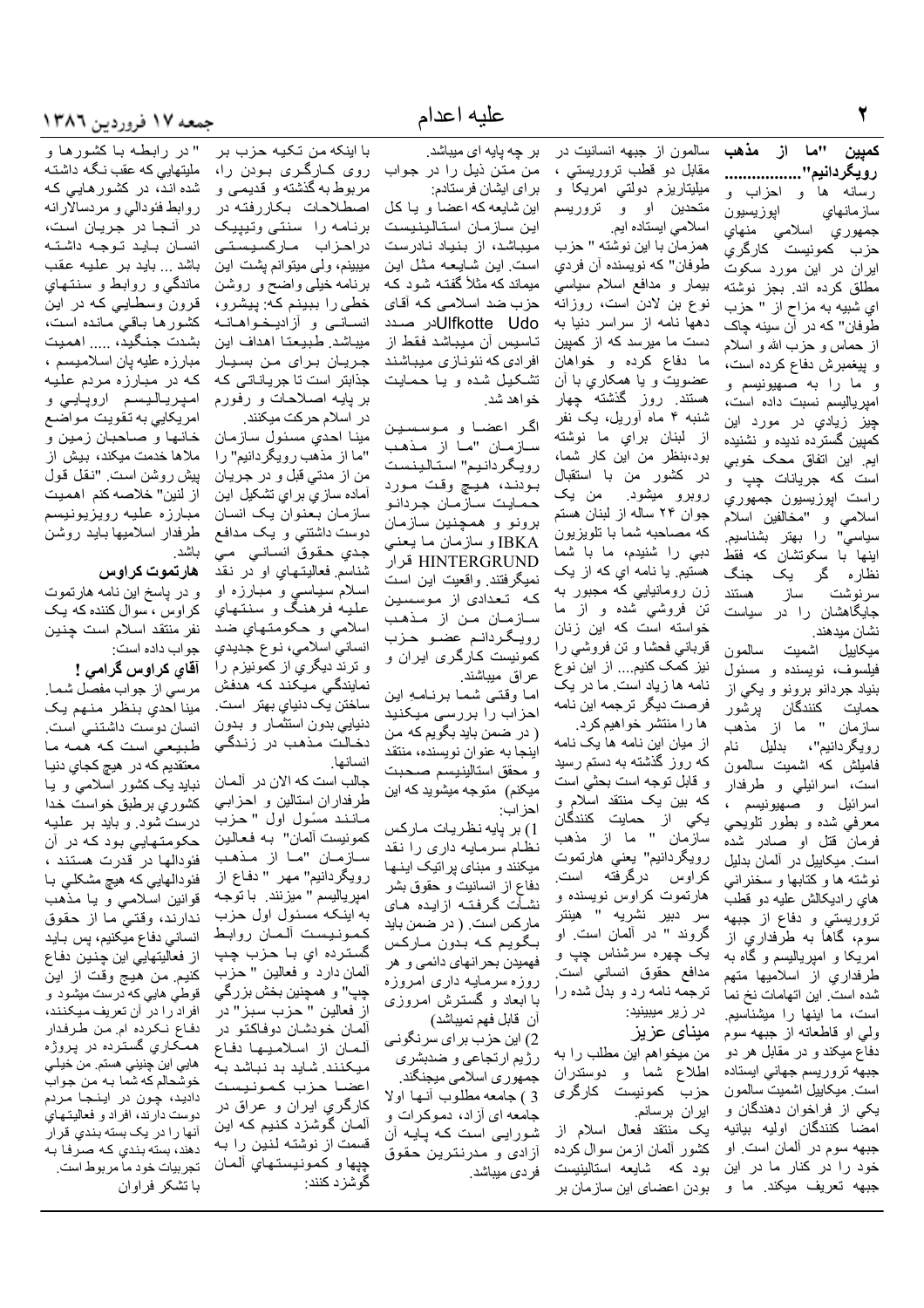ما نخواهيم گذاشت.................. جنسی آز ادانه است، چه خواهد کرد، محکوم میشود. به كجا نگاه خواهد كرد ! به كجا پناه را در بغل دارد، حکم دادگاه را می خواهد برد؟ شنود. سنگسار در مرکز شهر! هر دوزن در یک جلسه دادگاه

ميگويند.

اکنون هر دو زن بهمراه دختر محاکمه شدند، در حالیکه هیچکدام کوچک سعدیه در یک زندان به وکیلی نداشتند. در دادگاه به زبان انتظار اجراي حكم نشسته اند. عرببی تکلم میشد و هیچ از این دوزن

اينجا قرون وسطى نيست، در قلب جامعه متمدن امروز و در دنیایی که ما و شما در أن نفس ميكشيم و زندگی میکنیم، در دنیایی که ما و شما در آن سر کار میرویم و در كنسرت و سينما و در مدرسه و دانشگاه ، بـاهم در مـورد " حـقوق بشر" بحث میکنیم، دو زن در کشور سودان به انتظار پرتاب شدن سنگ بسوی خود هستند. سعدیه در زندان دخترک کوچکش را در آغوش میفشرد و به این صحنه فکر میکند، پرتاب سنگها و اینکه در آن لحظه دختر کی که حاصل یک رابطه جنسی

عليه اعدام كودكان درايران........ گفت: ایر ان تنها کشوری است که در حال حاضر كودكان زير 18 سال را به اعدام محکوم می کند. الیزابت لوفگرن سپس افزود: "با وجود ممنوعيت بين المللي، حكم اعدام در مورد كودكان زير 18 سال كماكان در ایران صادر می شود. وی در ادامه توضیح می دهد که چگونه حکومت ایران سعی می کند که قوانين بين المللي را دور بزند. اجرای حکم کودکان زیر 18 ساله را عقب می انداز د تا این کودکان به سن

یک مرد دیگردوست شده و با او رابطه داشته و از او حامله شده است او اسم این مرد را میگوید و او ر ا به دادگاه دعوت میکنند. مر دی که پدر دخترک ۱۸ ماهه است، این رابطه را انکار میکند و دادگما او را رها كرده و سعديه به سنگسار

خطر اعدام آنها را تهدید می کند.

ملاقات خود با بارلمان ارويا در

تاريخ هفتم فوريه 2007 كمبين عليه

اعدام کودکان را اعلام کردند. در

همین رابطه قعطنامه ای تهیه شده

است كه به امضاء نمايند گان

نمی فهمیدند، در این دادگاه قاضبی و

مردان عبوس حاضر در صحنه از

أنها چه ميخواهند و اصلا چه

سعدیه میگوید که همسرش او را رها

كرده ورفته است و او بعد از مدتي بـا

امونا دالدوم هم میگوید که رابطه جنسی خارج از ازدواج داشته است و همین کافی است که حکم مرگش با

سنگسار داده شود. بـه اين احـكـام وحشـيـانـه و قرون وسطایی باید اعتر اض کر د. کمیته بین المللی علیه سنگسار ، اعلام میکند که ما نخواهیم گذاشت این دوزن را در سودان سنگسار کنند بر علیه این احکام وحشیانه ما مبارزه خواهیم کرد ودولت سودان و تروریستهای اسلامی را مجبور خواهیم کرد که این احکام را ملغي كنند. كمپين نجات سعديـه و امونا از همین امروز أغاز میشود و اولین فعالیت ما بر گز ار ی میتینگ در ر وز جهار شنبه هفته آینده ۴ آیریل است. از همگان دعوت میکند که روز چهارشنبه ۴ أوريل در ميتينگ و تظاهراتهاي اعتراضى سازمان يافته

يافته از سوى فعالين كميته عليه سنگسار شر کت کنند.

ما بزودي با نمايندگان پارلمـان اروپـا نشستي خواهيم داشت و اتحاديه اروپـا را زیر فشار خواهیم گذاشت که فورا به این حکم اعتر اض کند. کمک کنید جان دو زن را نجات دهيم سنگسار وحشيانـه و قرون وسطايي است و بايد در همه جا رسما ملغي شود.

كميته بين المللي عليه سنگسار ۲۰ مارس ۲۰۰۷

> سالگی و بالاتر برسند و سپس 18 پارلمانهای کشورهای اروپایی، کانادا و امریکا و همچنین سازمانها و همه آنها را اعدام می کند. رضا علی نژاد و دلار دارابي دو نمونه از نوجواناني كساني كه مدافع حقوق انساني و هستند که در هنگام دستگیری، زیر مخالف مجازات اعدام هستند می رسد. هدف زیر فشار گذاشتن جمهوری 18 سال بودند و اکنون که در زندان اسلامی و توقف اعدام کسانی است که به بالای سن 18 سال رسیده اند، در هنگام وقوع جرم، زیر 18 سال بوده اند. مينا احدي و نازنين افشين جم در

ما همگی را فرا می خوانیم که به این کمپین مهم که گامی بزرگ در راه لغو نهایی قانون مجازات اعدام در ایران است، بپیوندند.

شما هم می توانید به این کمپین بزرگ و انسانی بپیوندید. بهر طریق ممک*ن* کمک کنید جلویِ اعدام کودکان در ایران را بگیریم . به جنبش عليه اعدام كو دكان بييو نديد!

كميته بين المللي عليه اعدام 200727/03/ اعدام كودكان را متوقف كنيد www.adpi.net

هكم سنگسار عبدالله.................

"روابط جنسی خارج از ازدواج" اعتراف كرده است. در دادگاه اول، كه در آذر ماه 1384 برگز ارشد، با اینکه عبدالله اعتراف خود را پس می گیر د و اعلام می کند که تحت فشار این اعتراف نامه را نوشته است، به سنگسار محکوم می شود. و در دادگاه دوم کـه در دی ماه 1385 برگزار شد، حکم سنگسار وی تـأيـيد شده است

این اولین باری نیست که دادگاه های اسلامی جمهوری اسلامی، انسانی را به جرم روابط جنسی خارج از از دو اج، به سنگسار محکوم می کند. سنگسار عملی شنیع و ضد انسانی که مردم دنیای متمدن امروز أنرا به

شدت محکوم کرده اند و می کنند. ما پنجات عبدلله از سنگسار است. خواستار توقف فوري حكم سنگسار عبدالله و أزادى وى از زندان هستيم. كميته بين المللي عليه سنگسار از تمامي امكانات بين المللي خود استفاده خواهد كرد تـا مـوجب أزادى عبدالله از زندان شود.

مردم آزاديخوه، انجمن ها و سازمانهاى مدافع حقوق بشر ! ما همه شما را فر می خوانیم که به

كمپين نجات جان عبدالله بپيونديد. براي لغو حكم سنگسار عبدالله بهر طريق ممكن اقدام كنيد. ارسال نامه اعتراضي، پخش خبر اين حكم، ملاقات با نهادهاي متعدد مدافع حقوق انسانی و اعمال فشار بیشتر بر علیه حکومت اسلامی ایران . این تنها راه

مينا احدى۔ كميته بين المللى عليه سنگسار 03/04/2007 تلفن تماس:  $. . . . .$ 





مجازات اعدام شنيع ترين شكل فتل عمد است